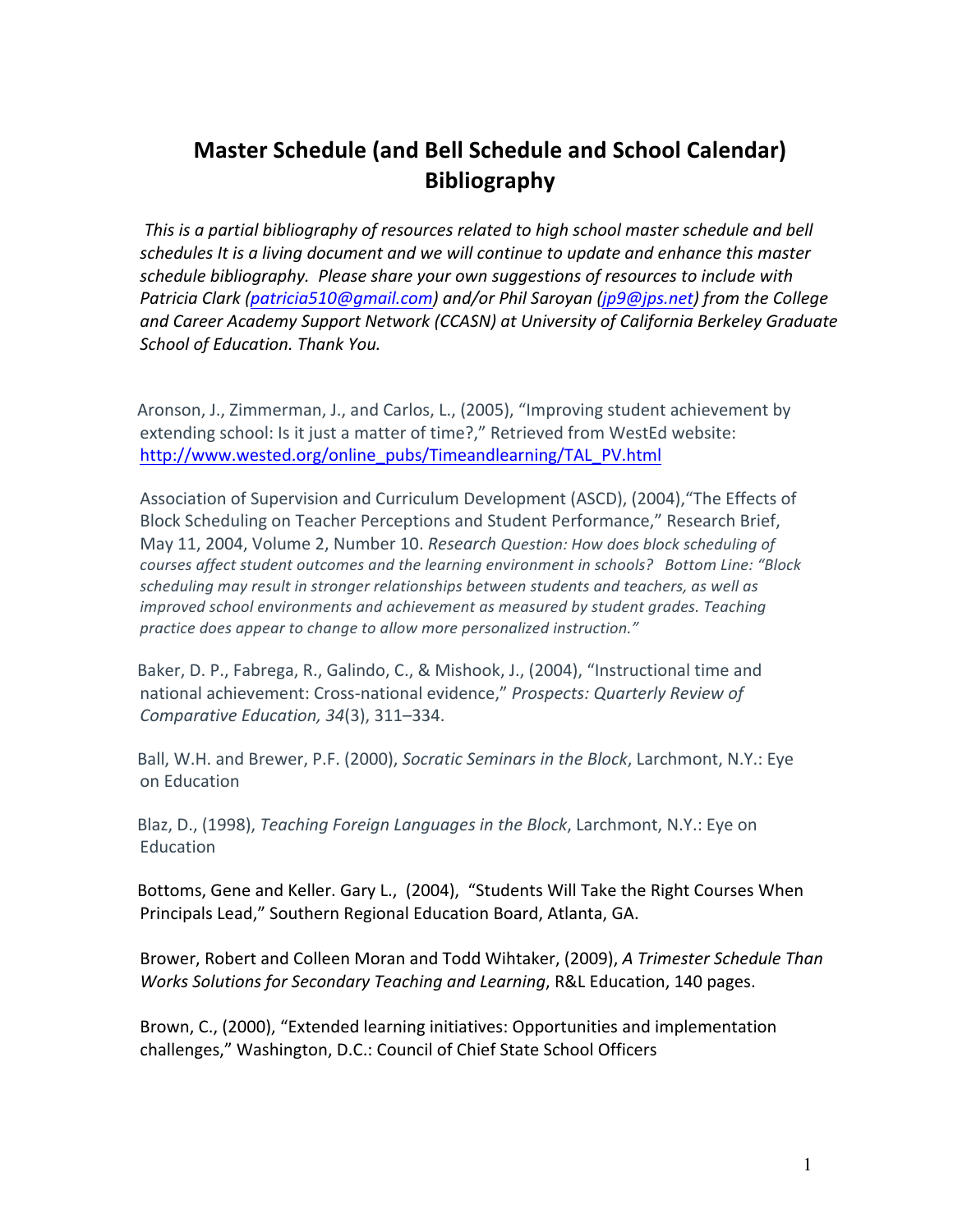Brucato, John and Donald Gainey, (1999), *Questions & Answers about Block Scheduling*, Routledge, 224 pages.

Canady, R. L., & Retting, M. D., (1995). *Block scheduling: A catalyst for change in high* schools. Princeton, NJ: Eye on Education.

Canady, Robert L. and Michael D. Rettig. (2002) Scheduling Strategies for Middle Schools. University of Virginia and Virginia University.

Canady, Robert L. and Michael D. Rettig (eds), (1996). *Teaching in the Block: Strategies for Engaging Active Learners.* Eye on Education, Larchmont, NY.

Candy, R.L. & Rettig, M.D., (1995), "The Power of innovative Scheduling," *Educational Leadership*, 53(3), 4-10.

Carrell, S.E., Maghakian, T. & West, J.E., (2011), "A's from ZZZZ's? The causal effect of school start time on academic achievement of adolescents." American Economic Journal, 3(3), 62-71.

Carroll, J.M., (1999), *The Copernican Plan*, The Regional Laboratory for Educational Improvement of the Northeast and Islands. Andover, MA.

Center for Public Education (CPE), (2006), "Making Time: What Research Says About Reorganizing School Schedules," Retrieved May 2014 from http://www.centerforpubliceducation.org/Main-Menu/Organizing-a-school/Copy-of-Making-time-At-a-glance/Making-time-What-research-says-about-re-organizing-schoolschedules.html

Conti-D'Antonio, M., Bertrando, R., and Eisenberger, J. (1998), *Supporting students with learning needs in the Block, Larchmont, N.Y.: Eye on Education* 

Cooper, H., Nye, B., Charlton, K., Lindsay, J., & Greathouse, S. (1996). "The effects of summer vacation on achievement test scores: A narrative and meta-analytic review," *Review!of!Educational!Research,!66*(3),!227–268.

Cooper, H., Valentine, J. C., Charlton, K., & Melson, A. (2003). "The effects of modified school calendars on student achievement and on school and community attitudes," *Review!of!Educational Research,!73*(1),!1–52.

Cushman, Kathleen (1989), "Scheduling the Essential School," *Horace*, The Coalition of Essential Schools. Retrieved May 2014 at http://www.essentialschools.org/resources/10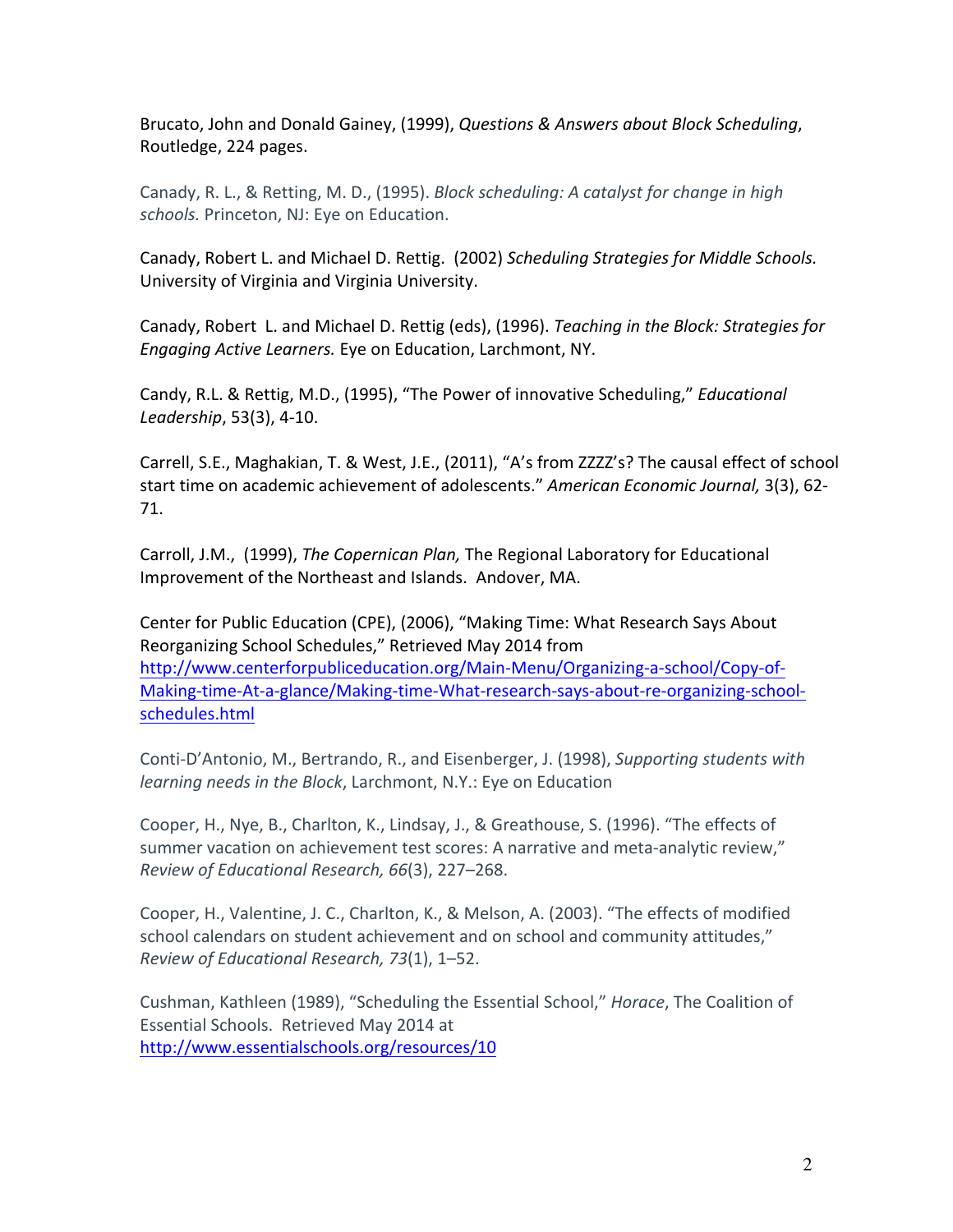Cushman, Kathleen. (1995), "Using Time Well: Schedules in *Essential Schools," (article)*, Horace, The Coalition of Essential Schools. Retrieved February 2014 at http://www.essentialschools.org/resources/11

Davis, Arenith, (2011), "Focus on the Alternative School Calendar: Year-Round School Programs and Update on the Four-Day School Week," Southern Regional Education Board (SREB), http://www.publications.sreb.org/2011/11501\_Alt\_Cal.pdf

The Education Alliance at Brown University. (1998) "Block Scheduling: Innovations with *Time,"* Northeast and Islands Regional Education Laboratory, Brown University. (www.lab.brown.edu

Edwards, F. (2012) "Early to rise? The effect of daily start times on academic performance," *Economics of Education Review, 31, 970-983.* 

Evans, W., Tokarczyk, J., Rice, S., & McCray, A. (2002). "Block scheduling: An evaluation of outcomes and impact," *Clearing House, 75*(6), 319–323.

Everett, Colin, (2012) "Changing a high school's master schedule to foster teacher collaboration with a focus on instruction: a case study," (doctoral theses), Northeastern University. Retrieved in January 2014 at

http://www.iris.lib.neu.edu/cgi/viewcontent.cgi?article=1049&context=education\_thes es This paper can also be found at http://hdl.handle.net/2047/d2002856

The following two research questions guide this study:

- 1. How do teachers and administrators perceive the strengths and limitations of their high school master schedule, which supports improving teaching and learning through regularly scheduled professional development and collaboration?
- 2. How do teachers and administrators think the master schedule could be revised to better support teacher development and student learning?

Farbman, D., Christie, K., Davis, J., Griffith, M, & Zinth, J. D. (2011). *"Learning time in* America: Trends to reform the American school calendar." Boston, MA: National Center on Time & Learning. Retrieved from http://www.timeandlearning.org/images/lta.pdf

Gabrieli, Christopher and Warren Goldstein, (2008), *Time to Learn: How a New School* Schedule is Making Smarter Kids, Happier Parents, and Safer Neighborhoods, Wiley/Jossey-Bass, 304 pages.

Gee, William D., "The Copernican Plan and Year-Round School: Two Ideas That Work Together," Project 2061 (At the time this article was published, Mr. Gee was a teacher at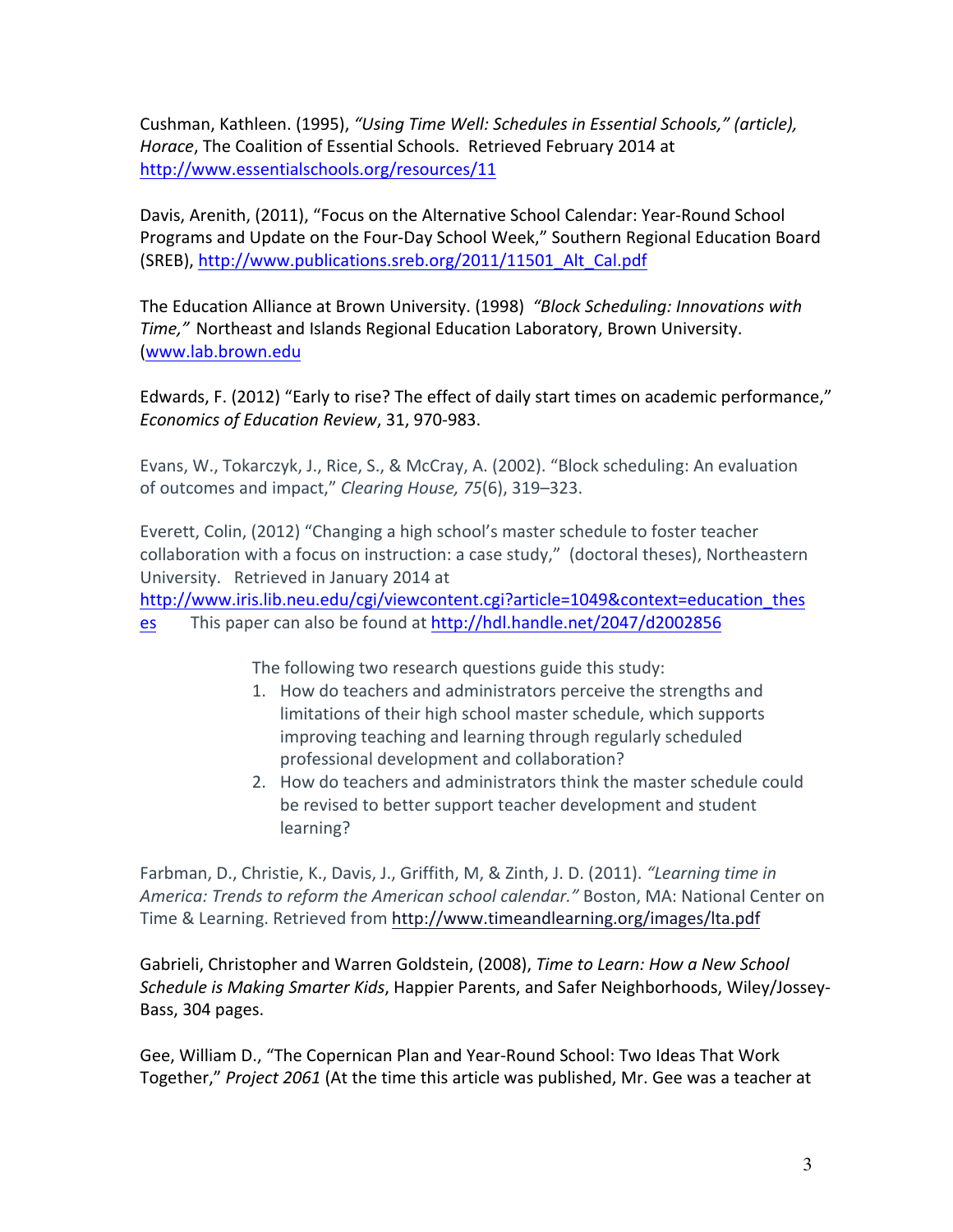Santa Fe High School in Santa Fe, New Mexico). Retrieved February 2014 from http://www.project2061.org/publications/designs/online/pdfs/reprints/5\_gee.pdf

Gilkey, S.N. and Hunt, C.H. (1998), *Teaching Mathematics in the Block*, Larchmont, N.Y: Eye on!Education

Gregory, Gayle H. and Lynne E. Herndon, (2010), *Differentiated Instructional Strategies for* the Block Schedule, Corwin, 336 pages.

Gruber, C. D., & Onwuegbuzie, A. J., (2001). "Effects of block scheduling on academic achievement among high school students," *High School Journal, 84*(4), 32–42.

Hacknaian, D. C. (1995) "Ten Guidelines for Implementing Block Scheduling," *Educational Leadership,* 53 (3), pp. 24 – 27.

Hirnichs, P. (2010) "When the bell tolls: The effects of school starting time on academic achievement," *Education Finance and Policy*, 6(4), 486-507.

Hopkins, Gary. (2005) "The School Calendar: It's Time to Make Time for Learning!" Education World, Administrators' Center. (www.educationworld.com)

Hunt, Carla and Susan Gilkey, (1998), *Teaching Mathematics in the Block*, Routledge, 204 pages.

Joyner, Stacey and Concepcion Molina, (2012), "Class Time and Student Learning," (Briefing Paper), SEDL, 2012. Retrieved May 2014 at http://txcc.sedl.org/resources/briefs/number6/

Keney, Linda Chion, (2003), "To Each School, Its Own Schedule," The School Administrator, October 2003. Retrieved May 2014 at http://www.aasa.org/SchoolAdministratorArticle.aspx?id=9360&terms=master+schedule

Khazzaka, J. (1998). "Comparing the merits of a seven period school day to those of a four period school day." *High School Journal, 81*(2), 196–202.

Kolbe, T., Partridge, M, & O'Reilly, F. (2011). *Time and learning in schools: A national profile.* Boston, MA: National Center on Time & Learning. Retrieved from http://www.timeandlearning.org/research/Time%20and%20Learning%20in%20Schools%20 -%20A%20National%20Profile.pdf

Kussin, Steven S.,(20007) *How to Build the Master Schedule in 10 Easy Steps: A Guide for Secondary!School!Administrators*,!Corwin.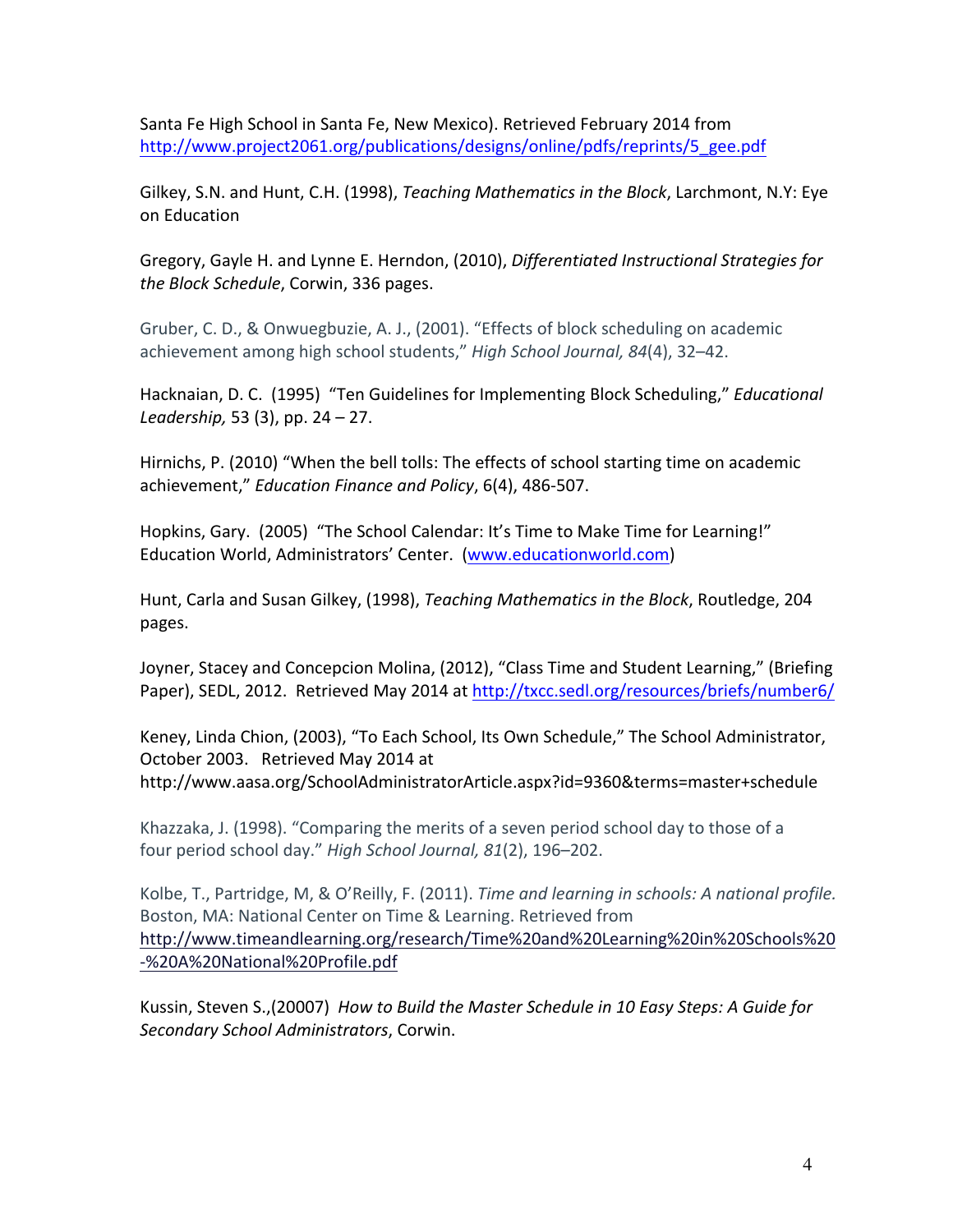Lawrence, W.W., & McPherson, D.D. (2000), "A Comparative Study of Block Scheduling and Traditional Scheduling on Academic Achievement," Journal of Instructional Psychology, 27(3), 178

Lawton, Millicent, (1999), "For Whom the School Bell Tolls: Schools Modify their Start Times based on the latest research on adolescent sleep needs," American Association of School Administrators (AASA): The School Administrator, March 1999. Retrieved February 2014 from!http://www.aasa.org/SchoolAdministrator/Article.aspx?id=14850

Lewis, C. W., Dugan, J. J., Winokur, M. A., & Cobb, B. R. (2005). *"The effects of block* scheduling on high school academic achievement." *NASSP Bulletin, 89*(645), 72–87.

Marzano, R.J. (2003), *What works in schools: Translating Research into Action.* Alexandria, Virginia: ASCD

Mattox, K., Hancock, D. R., & Queen, J. A. (2005). "The effect of block scheduling on middle school students' mathematics achievement." *NASSP Bulletin, 89*(642), 3–13.

McLeod, Joyce, Jan Fisher, and Ginny Hoover, (2003), "Chapter 2: Managing Instructional Time," in *Key Elements of Classroom Management*, Association for Supervision and Curriculum Development.

McMurrer, J. (2007). *Choices, changes, and challenges: Curriculum and instruction in the NCLB era.* Washington, DC: Center on Education Policy. Retrieved from http://www.cepdc.org/displayDocument.cfm?DocumentID=312.

Merenbloom, Elliot Y and Barbara A. Kalina, (2012), *Creating Scheduling for Diverse* Populations in Middle and High School, Corwin.

Merenbloom, Elliot Y. and Barabara A. Kalina, (2006), *Making Creative Schedules Work! In Middle and High Schools*, Corwin.

Miles, Karen Hawley and Linda Darling-Hammond, (1997), "Rethinking the Allocation of Teaching Resources: Some Lessons from High Performing Schools," CPRE Research Report Series, Consortium for Policy Research in Education, University of Pennsylvania, Graduate School of Education. Retrieved May 2014 from http://www.national-coalition.literacy.org/sites/default/files/researchreport/779\_rr38.pdf

Murawski, Wendy W., (2008), "Five Keys to Co-Teaching in Inclusive Classrooms," The School Administrator, September 2008, Number 8, Volume 65 (This article is included here because one of the "keys" to co-teaching is to make scheduling a priority.) Retrieved May 2014 from

http://www.aasa.org/SchoolAdministratorArticle.aspx?id=4906&terms=master+schedule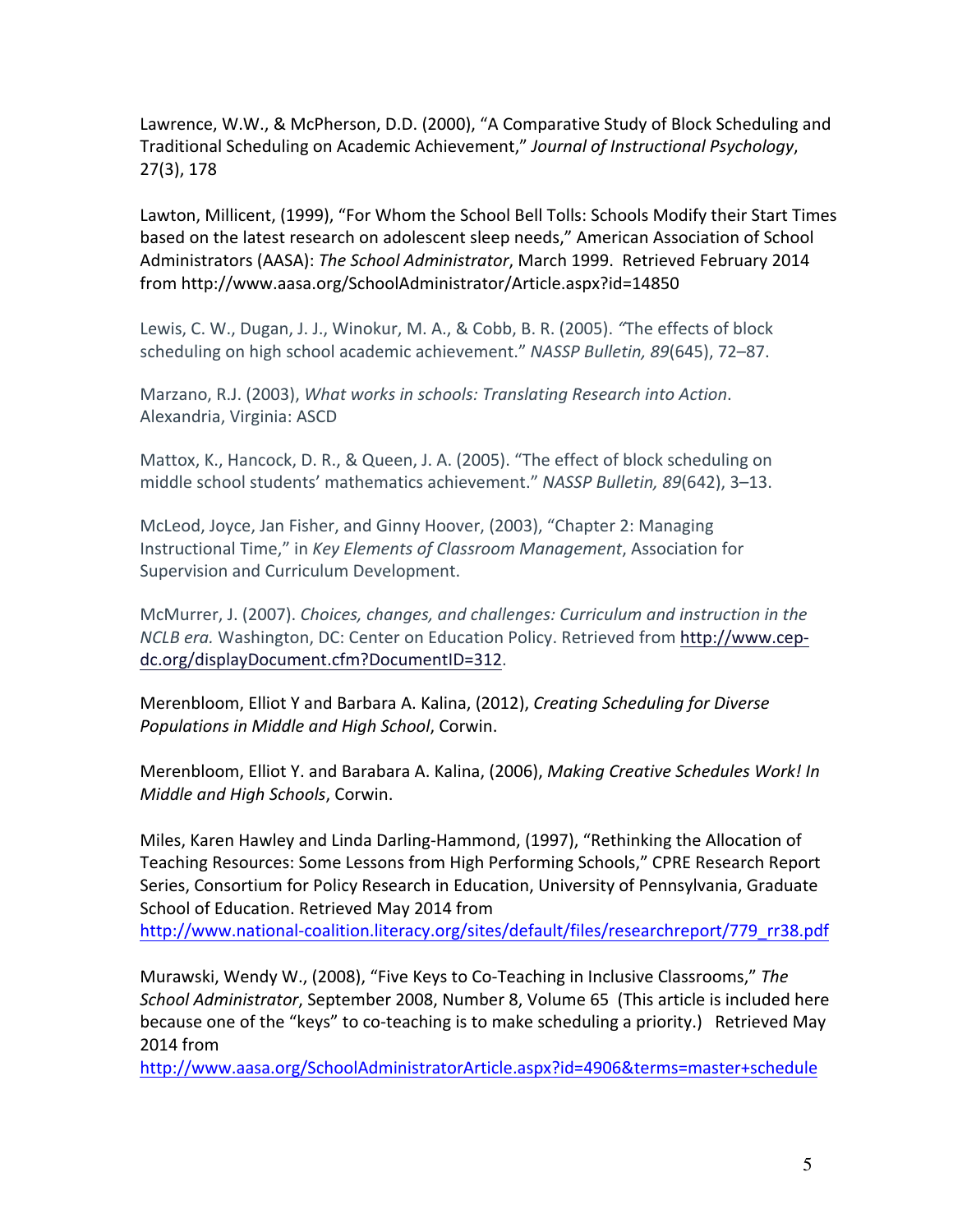NASSP: National Association of Secondary School Principals, "The Master Schedule: A Culture Indicator," Retrieved May 2014 from

http://www.nassp.org/tabid/3788/default.aspx?topic=The\_Master\_Schedule\_A\_Culture\_In dicator

National Education Commission on Time and Learning. (1994) Prisoners of Time. Report of *the National Education Commission on Time and Learning.* U.S Government Printing Office, Washington, D.C.

Neubig, Mike, (2006), "Essential Scheduling Practices for High-Performing Schools with Career Academies/SLCs," *Technique*, April, 2006 Retrieved November 14, 2013 from https://www.acteonline.org/WorkArea/DownloadAsset.aspx?id=2958

Nichols, J. D. (2005). "Block-scheduled high schools: Impact on achievement in English and language arts," Journal of Educational Research, 98(5), 299–309.

North Carolina Department of Public Instruction, (1998), "Scheduling Foreign Languages on the Block," Resources, October 1998 (article). Retrieved from Center for Applied Linguistics website in May 2014.at http://www.cal.org/resources/digest/blockdigest.html

Patall, E. A., Cooper, H., & Allen, A. B. (2010). "Extending the school day or school year: A systematic review of research (1985–2009)," *Review of Educational Research, 80*(3), 401–436.

Pennington, H. C. (2006). "*Expanded learning time in high schools*," Washington, DC: National Center on Time & Learning. Retrieved from http://www.americanprogress.org/issues/2006/10/pdf/extended learning report.pdf.

Pettus, A. and Blosser, M. (2001), *Teaching Science in the Block*, Larchmont, N.Y.: Eye on Education

Queen, J. (James) Allen, (2008), *The Block Scheduling Handbook*, Corwin, 2008, 288 pages.

Queen, J. A., Algozzine, B., & Eaddy, M., (1998), "Implementing 4 X 4 block scheduling: Pitfalls, promises, and provisos," *High School Journal, 81*(2), 107–114.

Queen, J. A., Algozzine, B., & Eaddy, M., (1996). "The success of 4 X 4 block scheduling in the social studies," The Social Studies, 87(6), 249–253.

Queen, J. A., Algozzine, B., & Eaddy, M., (1997), "The road we traveled: Scheduling in the 4!X!4!block,"!*NASSP!Bulletin,!81*(588),!88–99.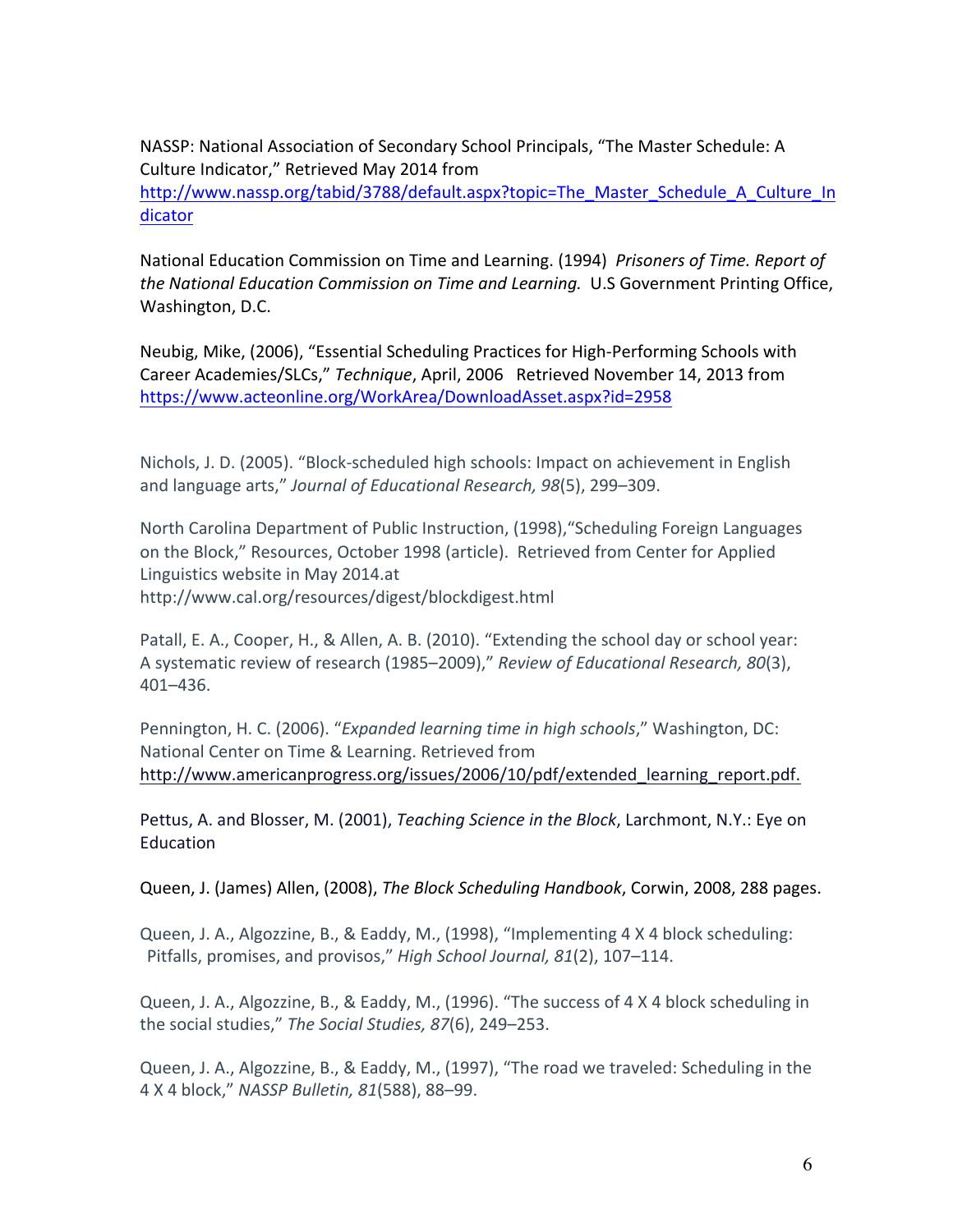Retting, Michael D. and Robert Lynn Canady, (1995), *Block Scheduling: A Catalyst for Change in High Schools, Routledge (Library of Innovations series).* 

Rettig, M.D. & Canady, R.L. (1998), "High Failure Rates in Required Mathematics Courses: Can a Modified Block Schedule Be Part of the Cure?" *NASSP Bulletin*, 82 (596), 56-65.

Rettig, Michael D., (2000), *Scheduling Strategies for Middle Schools*, Routledge.

Rettig, Michael D., (1996), *Teaching in the Block: Strategies for Engaging Active Learners*, Routledge, 320 pages.

Rettig, Michael D. (1999), "The Effects of Block Scheduling: Two leading authorities describe what results when high schools use alternative schedules," American Association of School Administrators (AASA), March, 1999 Retrieved May 2014 at

http://www.aasa.org/SchoolAdministratorArticle.aspx?id=14852

"Three important generalizations:

- The A/B schedule is easier to implement than the  $4/4$  schedule, both politically!and!administratively
- In almost all cases, the 4/4 schedule must be adapted to allow some courses to run all year long.
- Merely changing the school bell schedule will not guarantee better student performance."

Robbins, Pamela M. and Gayle H. Gregory and Lynne E. Herndon, (2000), *Thinking Inside the Block Schedule: Strategies for Teaching in Extended Periods of Time, Corwin, 224 pages.* 

Rocha, E., (2008). "Expanded learning in action: Initiatives in high-poverty and highminority schools and districts," Washington, DC: Center for American Progress. Retrieved from http://www.americanprogress.org/issues/2008/07/pdf/elt1.pdf.

Schroth, Gwen, (1997), *Fundamentals of School Scheduling*, \$&L Education, 150 pages.

Sejnost, Roberta L., (2009), *Tools for Teaching in the Block*, Corwin, 248 pages.

Shortt, T. L., & Thayer, Y. V., (1999), *The complete handbook of block scheduling.* Bloomington, IN: Technos.

Silva, E., (2007). *On the clock: Rethinking the way schools use time*. Washington, DC: Education Sector.

Snyder, D. (1997, October). "4-block scheduling: A case study of data analysis of one *high school after two years,"* Paper presented at the annual meeting of the mid-South Educational Research Association, Nashville, TN.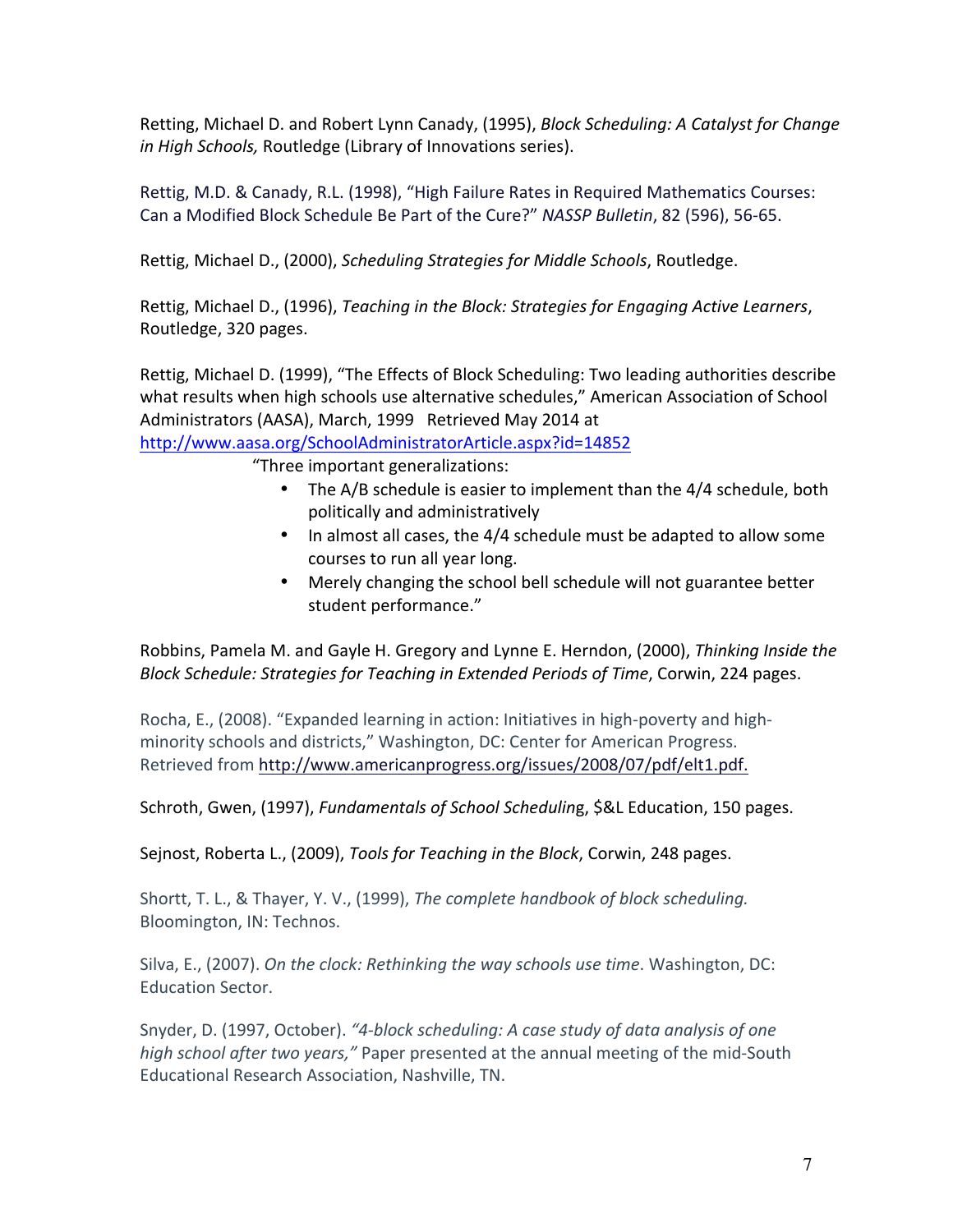Stader, D.L. (2001). "Block scheduling in small high schools: Perceptions from the field," *Rural Educator, 22(3), 37-41.* 

Strzepek, J.E., Newton, J., and Walker, L.D. (2000), *Teaching English in the Block*, Larchmont, N.Y.: Eye on Education.

Traphagen, Kathleen (lead author) and Thomas Zorich (contributing writer), (2013), "Time for Deeper Learning: Lessons from Five High Schools, " National Center on Time and Learning

> Through a series of case studies the report, *Time for Deeper Learning: Lessons from Five High Schools, explores how schools invest one of their most* fundamental resources – time with students – to meet their goals for student learning. The report describes five deeper learning priorities that drive and shape learning time across the featured schools. These five priorities then work in concert to generate a high-quality and highly-relevant educational experience for students:

- 1. Building a positive learning environment that fosters self-initiated learning
- 2. Using an interdisciplinary, project-based approach

3. Engaging in "authentic" assessments of learning and skill development, included self-reflection and peer critiques

4. Connecting students to the "real world"

5. Encouraging teachers to work collaboratively and as deep learners themselves in pursuit of excellence

"Successful schools must find ways to deploy learning time so that their students build deeper learning skills while also mastering grade-level content and standards."

Activities Focusing Time Use included:

- Adult-facilitated peer groups
- Long instructional blocks
- Peer mentoring activities
- Opportunities for teachers to collaboratively examine and improve instructional practices
- Collaborative work
- Students' self-managed time
- Peer critiques
- Guided self-reflection about learning
- Student presentations
- On-site projects that are closely connected with the external community
- Off-site work-and-internship experiences
- Collaborative inquiry and professional development
- Collaborative preparation
- Team teaching